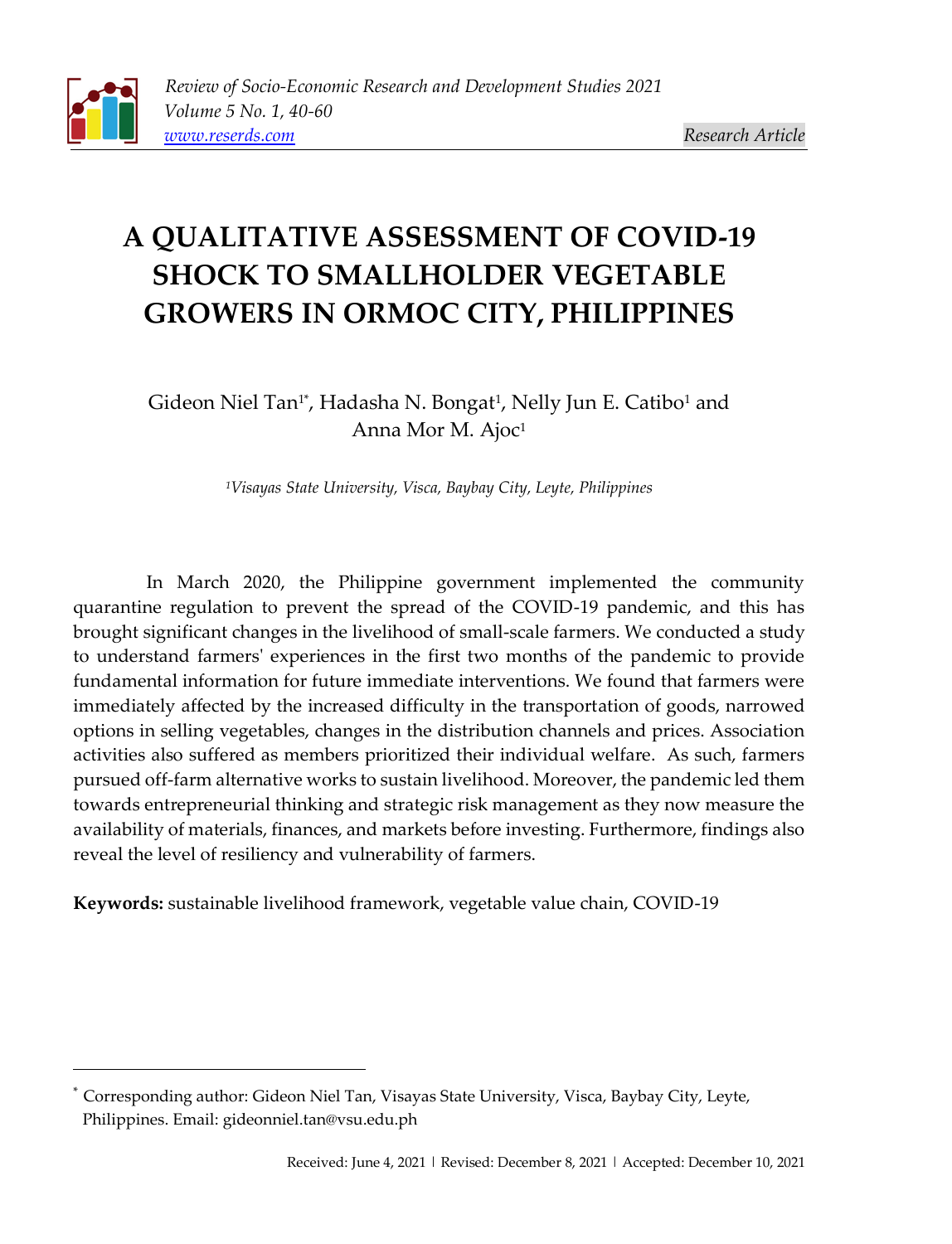#### 1. INTRODUCTION

The Philippines' agriculture sector predominantly has rural communities working for their livelihoods. In Eastern Visayas, small-scale farmers with an average landholding size of 0.8 hectares (ha) comprised these communities, and they are impeded with numerous risks in their agricultural production such as typhoons, pest infestations, floods, and earthquakes being the most recently experienced destructive natural calamities (PSA, 2017). These events often undermine their household food and income security (Harvey et al., 2014). Poverty incidence among farmers in the region stands at 42.5% (PSA, 2018) and this could be much higher in rural communities. Additionally, financial problems prevented them from making upfront investments to become more resilient and productive due to their limited economic and physical resources, and inadequate access to information, despite having farmer's association in the community.

These situations have plagued the farmers' livelihood for years now and adding to these challenges is the coronavirus pandemic. The World Health Organization (WHO) declared the COVID-19 outbreak as a global pandemic on March 11, 2020. As a result, economic activities were interrupted, and daily routines were overturned (WorldBank, 2020). In addition, it brought adverse effects along the food supply chain (FAO, 2020a), and farmers had to cope.

Although the agricultural activities slowed down, farmers continued their activities, but necessary changes were made to adapt to the new normal. Many of those changes were perceived as strenuous on farmers (Hossain, 2020). Border security and lockdowns contributed to labor shortages, while delays in transport and logistics services affected the availability of intermediate inputs to farmers (OECD, 2020) and the outflow of their goods. Moreover, disruptions downstream are causing surpluses to accumulate, putting a strain on products' movement, especially for highly perishables – thus incurring high food losses. Both supply and demand-side disruptions, coupled with reduced off-farm income opportunities, placed a strain on farm incomes (OECD, 2020).

On March 16, the Philippine government implemented the community quarantine regulation to prevent its spread. Public measures such as social distancing, restriction of movement, closing some establishments, among others, were implemented and, in doing so, severed the flow of goods, ultimately affecting different businesses and industries. As of late March 2020, the pandemic's full impact on food security and agricultural food systems remains unknown as the virus's spread continues to evolve differently (FAO, 2020b).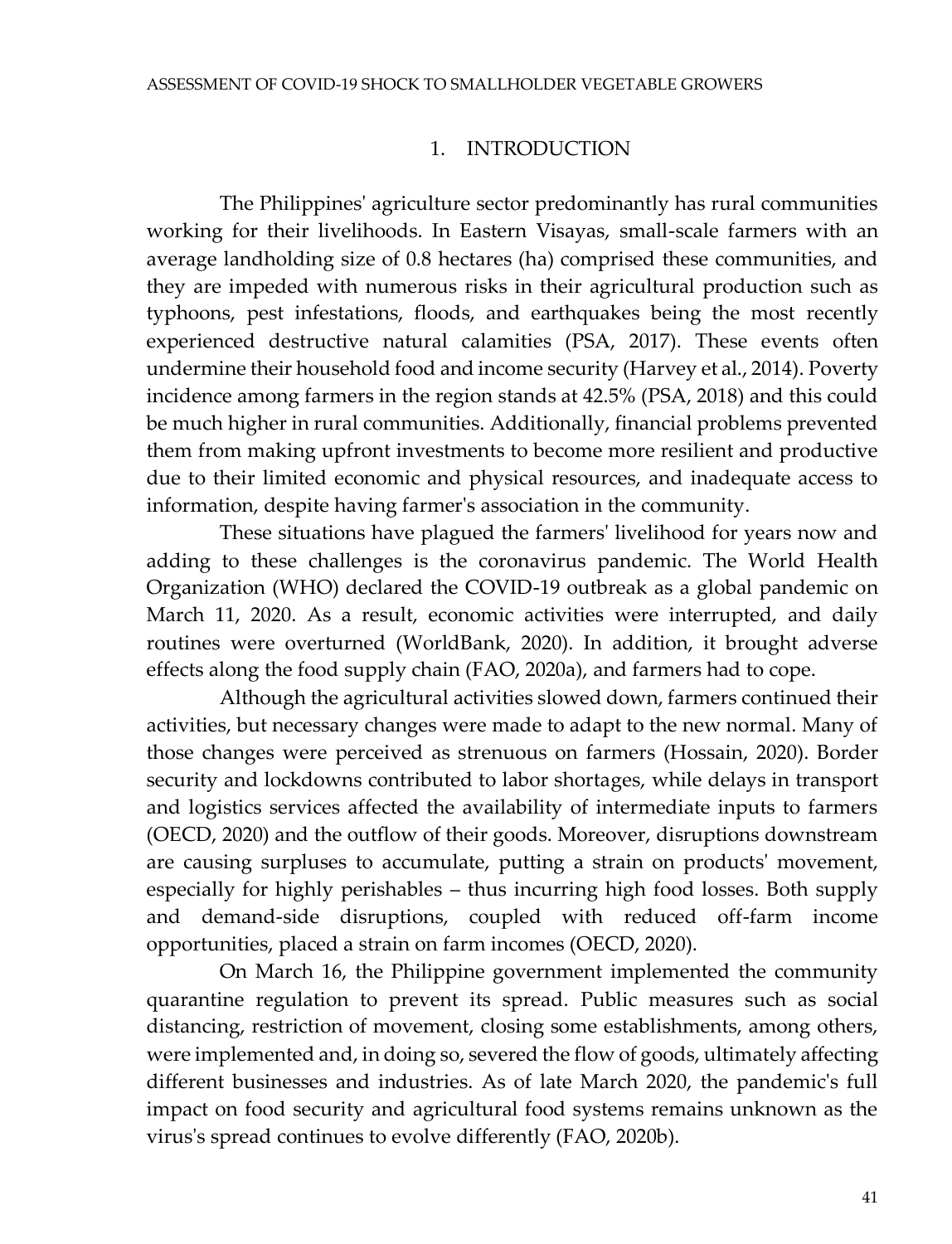Livelihood generally comprises the capabilities, assets, and activities that make a living (Scoones, 1998). These assets come in capitals categorized as natural, physical, human, financial, and social factors (Scoones, 1998; Sseguya, et al., 2009). Scoones (1998) mentioned that livelihood is sustainable if it can cope and recover with stresses and shocks while maintaining the capabilities, assets, and natural resources. Commonly, farmers with higher livelihood capitals can better manage shocks than those with fewer capitals (Su & Shang, 2012). The pandemic's recent shocks include the unstable markets, shortage of labor (Tran et al., 2021; Peprah, 2015), and transport delays (OECD, 2020), but this is experienced at different magnitudes by different farmers as people's exposure to shocks and their ability to withstand it depends on their asset base. (FAO, 2005).

Studies have also been conducted identifying the relationship of capitals to livelihoods' adaptive capacity (Frusher et al., 2015; Bryan et al., 2015; Huai, 2016; Singh and Nair, 2014). Adaptive capacity is the strategy that is directed towards responding to environmental and socioeconomic changes. Having this capacity is often seen as a key factor in sustainable development (Spiller, 2016). However, as per Ellis (2020), the extent of the pandemic's impact on smallholder farmers' livelihood varies depending on the environment they are exposed to, as livelihood assets vary within and between households.

Hence, we attempt to identify the immediate shocks the farmers experienced and understand its effects in the local context to provide basic information on the small-scale farmers' response to shocks—this way, providing better information for future interventions.

## *Objectives*

The study generally aimed to identify the immediate events the farmers experienced in dealing with the pandemic for future policy recommendations. Specifically, it aimed to (1) present the early disturbances farmers experienced, (2) identify their coping strategies, and (3) recommend policy interventions.

## 2. METHODOLOGY

This exploratory study used a qualitative case study approach to have a rich understanding of the study subjects' contextual conditions. This approach guarantees the authenticity and uniqueness of the data collected. Three upland barangays in Ormoc City were selected (Table 1). All three barangays have vegetable farming as their main source of income.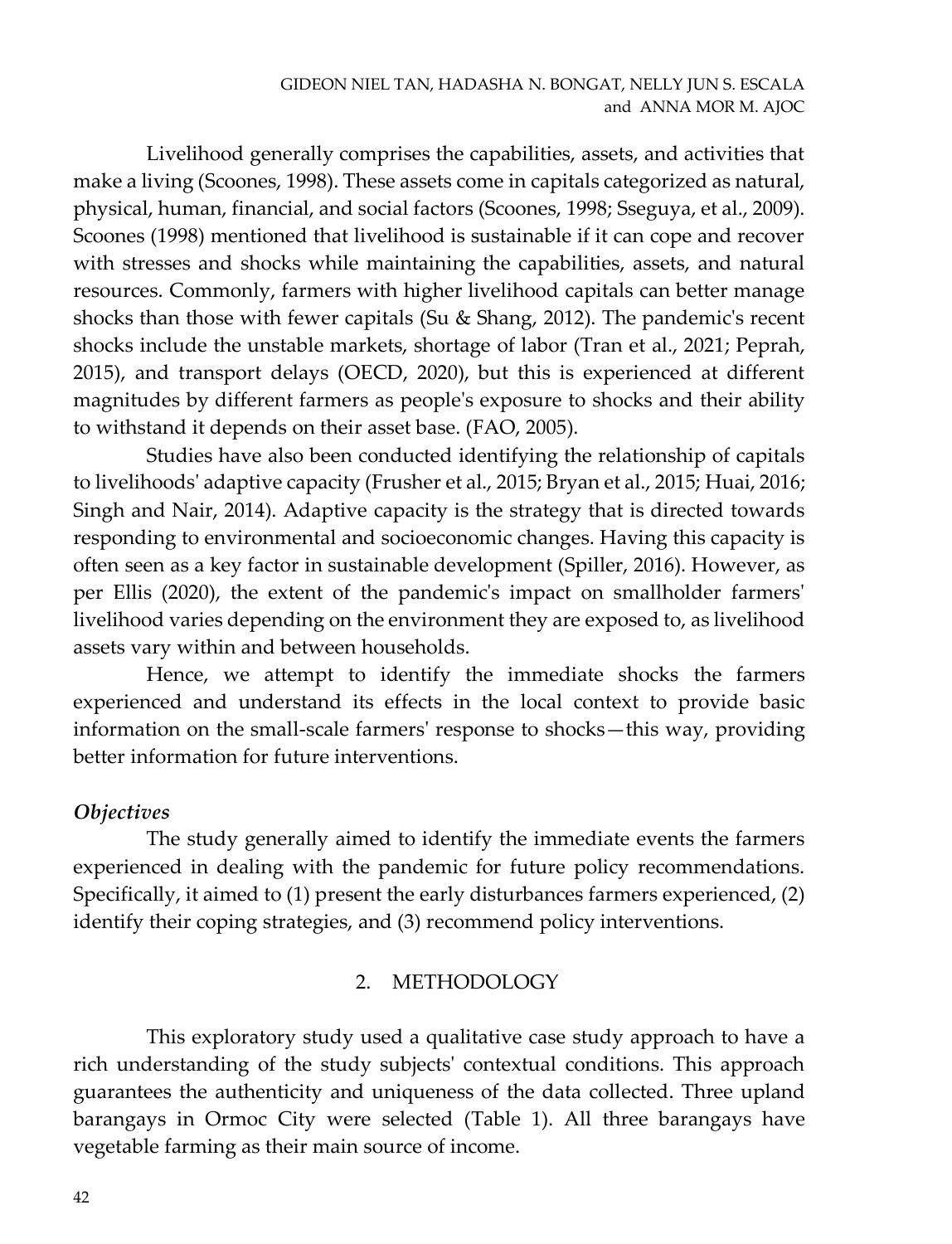|                                           | <b>Barangay</b>                                                                                                    |                                                                 |                                                                                                     |
|-------------------------------------------|--------------------------------------------------------------------------------------------------------------------|-----------------------------------------------------------------|-----------------------------------------------------------------------------------------------------|
| Parameter                                 | Cabintan (2015)                                                                                                    | Liberty (2019)                                                  | Gaas (2019)                                                                                         |
| Population                                | 2,499                                                                                                              | 911                                                             | 1,317                                                                                               |
| Average household<br>size                 | 5                                                                                                                  | $\overline{4}$                                                  | $\overline{4}$                                                                                      |
| Poverty Incidence*                        | 66.73 %                                                                                                            | 41.56 %                                                         | 19.26 %                                                                                             |
| Average family<br>monthly income<br>(PhP) | 3,611.40                                                                                                           | 5,482.40                                                        | 34,855.80                                                                                           |
| Major source of<br>income                 | Farmer (vegetable,<br>abaca, and<br>coconut), farm<br>laborer                                                      | Farmer (vegetable),<br>construction<br>laborer, farm<br>laborer | Farmer (vegetable,<br>abaca, and<br>coconut),<br>construction<br>laborer,<br>government<br>employee |
| $\sim$                                    | $\mathbf{a}$ and $\mathbf{a}$ and $\mathbf{a}$ and $\mathbf{a}$ and $\mathbf{a}$ and $\mathbf{a}$ and $\mathbf{a}$ |                                                                 | $\cdots$                                                                                            |

Table 1. Selected socioe-conomic data of the study areas (source: BMIS, 2015, 2019a, 2019b)

\*Below annual per capita food threshold (PhP 11,686.00) by the National Statistics Coordination Board (NSCB) (NSCB, 2011)

## *Selecting Respondents*

Using a purposive sampling method, we selected three respondents following an inclusion criterion in each of the four farmer associations for a total of twelve (12) respondents. The farmer association includes the CAFA (Cabintan Farmers Association) for Barangay Cabintan, GALFA (Gaas Livelihood Farmers Association) for Barangay Gaas, LUFA (Liberty Upland Farmers Association), and LIVEFA (Liberty Vegetable Farmers Association) for Barangay Liberty (Figure 1).

The criteria for the respondent selection included (1) members who have existing crops planted (2) has a level of insights and involvement in production, marketing, and association undertakings (3) can represent a typical farmer in their community; and (4) has access to cell phone reception and is willing to be interviewed. The respondents were informed beforehand to discover if they are willing to be interviewed, set their most preferable and convenient time and date for the interview.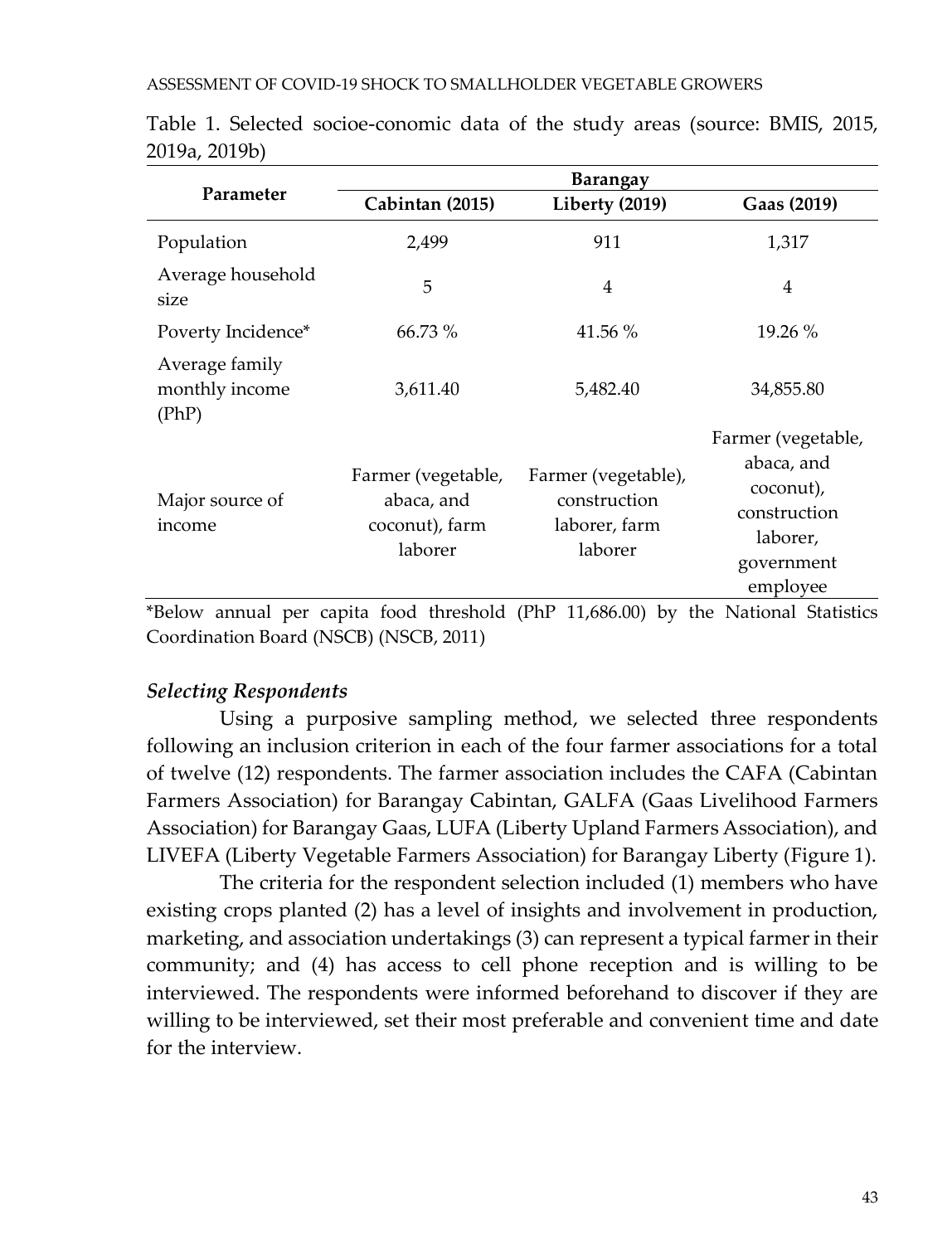GIDEON NIEL TAN, HADASHA N. BONGAT, NELLY JUN S. ESCALA and ANNA MOR M. AJOC



Figure 1. Location of the selected study sites (source: Google Earth, 2021)

## *Data Collection*

Due to limitations on social contacts and border lockdowns, primary data were gathered through semi-structured phone interviews using a recorder and extra phone attached to speakers to record the conversation between the interviewer and the respondent. The interviewers were already exposed to the farming communities before the pandemic making the respondent comfortable in the conversations.

The interviews, which were conducted in June 2020, covered only the experiences of farmers in the first two months of the lockdown. The main questions are the following: (1) What disturbances have you experienced lately? (2) How did you cope with it? Follow-up questions were also asked. Each of the questions was repeated, exploring their activities on (1) production, (2) marketing, and (3) association.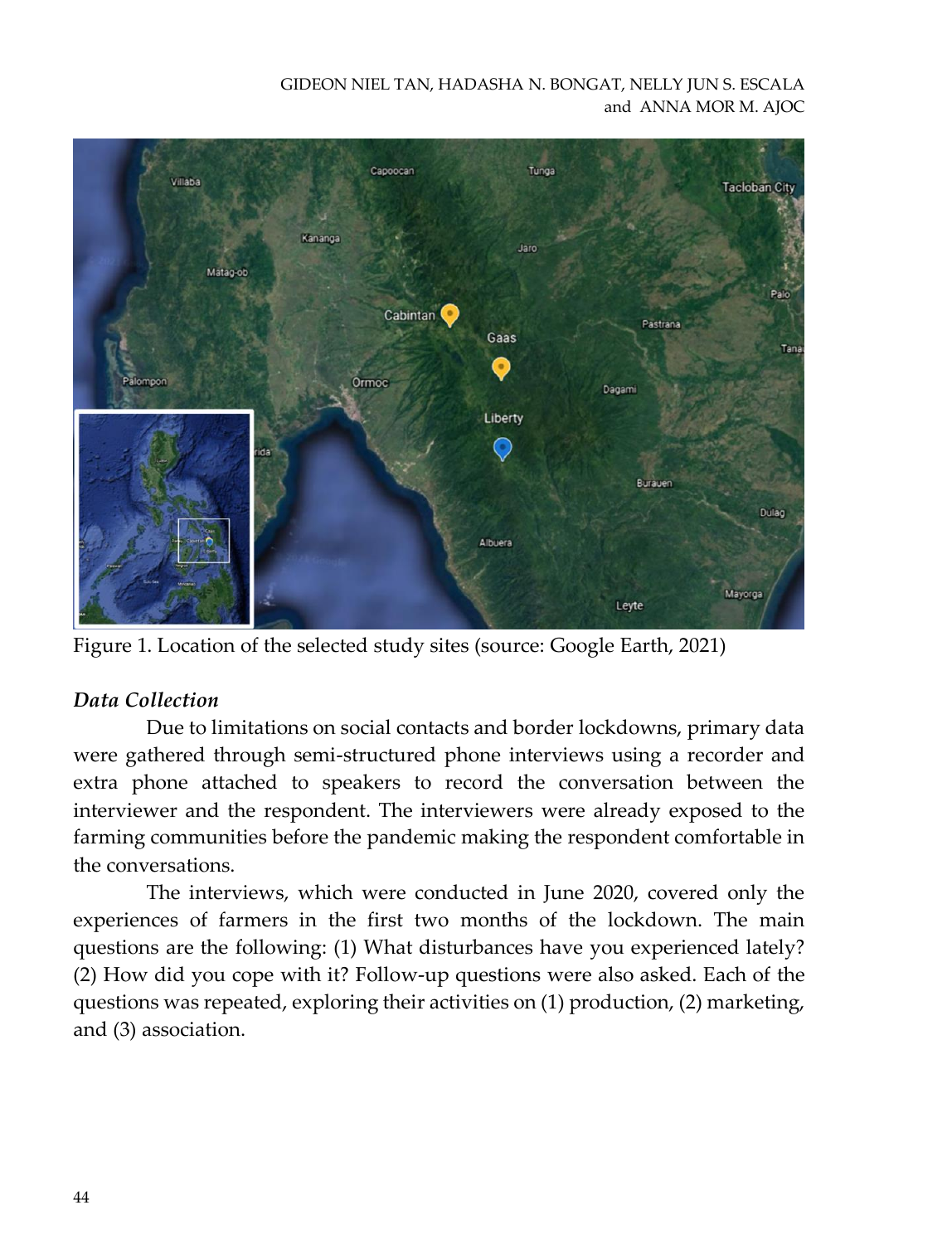#### *Data Gathering and Analysis*

Before collecting the data, a pre-test was conducted for the list of interview questions to determine the most logical and smooth-flowing order of the questions and identify wording issues that need to be addressed. This is to ensure a freeflowing conversation. Interviews were done in the local dialect. These were recorded and later transcribed and translated for thematic analysis. Thematic content analysis is a qualitative data method which categorizes patterns and similarities across multiple observations to present different dimensions of an occurrence. Observations on all four farming communities were consolidated to represent the upland farming community in Ormoc City.

#### 3. RESULTS AND DISCUSSION

#### *Results*

The study collected data from 12 farmers which represented the four farming communities in Ormoc City. The respondents include three males and nine females with ages between 27 to 65. Five or 42% of these are household heads. Household size ranged from 2 to 9 members with a median value of 4. The respondents have an average of 18 years in farming. Table 2 shows the characteristics of the respondents. In the following discussions, farmers and respondents can be used interchangeably.

| Characteristics  |            | Count $\frac{9}{6}$ or Mean $\pm$ SD                                                                                       | Median (range) |
|------------------|------------|----------------------------------------------------------------------------------------------------------------------------|----------------|
| Age              |            | $44.30 \pm 13.14$                                                                                                          | $45(27-65)$    |
| Household heads  | <b>Yes</b> | 5(42%)                                                                                                                     |                |
|                  | No.        | 7(58%)                                                                                                                     |                |
| Gender           | Male       | 3(25%)                                                                                                                     |                |
|                  | Female     | 9(75%)                                                                                                                     |                |
| Household size   |            | $4.45 \pm 2.07$                                                                                                            | $4(2-9)$       |
| Farm size        |            | $1.09 \pm 0.30$                                                                                                            | $1(1-2)$       |
| Years in Farming |            | $18.20 \pm 12.39$                                                                                                          | $11(5-40)$     |
| Crops planted    |            | Spring onions, cabbage, Baguio beans, squash, corn, pechay,<br>chayote, sweet potato, tomato, sweet pepper, eggplant, okra |                |

Table 2. Characteristics of the respondents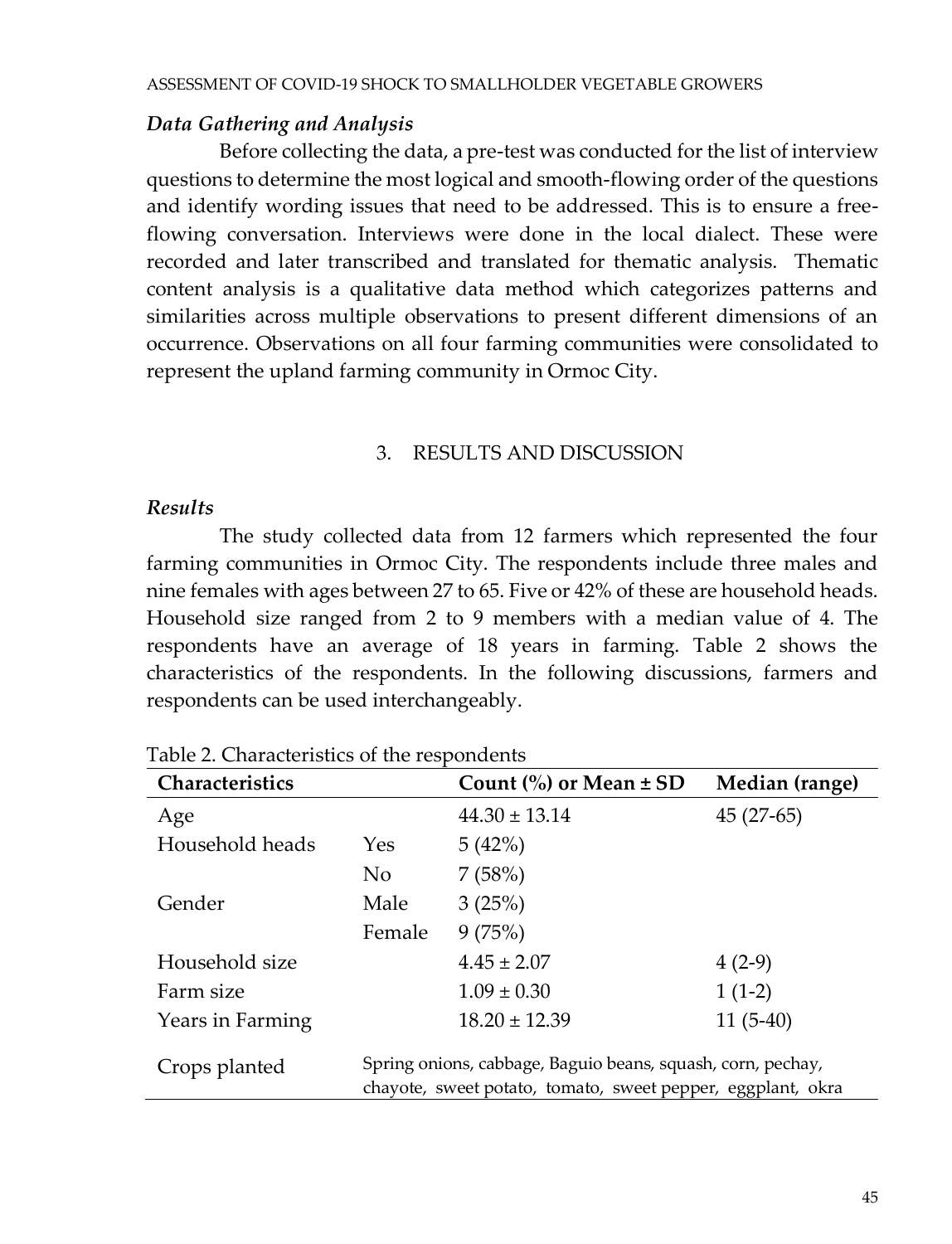## *Production*

Five themes were identified under the aspect of production. The themes reflected the farmers' shocks and their coping mechanisms.

## *Theme i: Pursuing alternative work or engagements to sustain livelihood*

All the respondents interviewed have farming as their main source of livelihood. However, recently, three respondents focused on alternative employment. They shared that they engaged more in construction works or barangay police officers (*tanod*) to sustain their daily living.

*Theme ii: A consistent concern for the recurring farm problems despite having a pandemic* Despite having the pandemic, five respondents shared their apprehensions on the vulnerability of farming. They are still somehow concerned about the damages brought by typhoons, rain, and drought. These are the common challenges farmers always experience in the region.

## *Theme iii: Increased difficulty in transportation*

One of the highest numbers of responses under a theme was on the aspect of transportation. Seven farmers expressed more difficult access to transportation services because of the vehicles' reduced capacity imposed by the local government. Correspondingly, transport service providers increased their fare to compensate for the loss, and this was charged to the passengers. This further puts a financial burden on the farmers. Some also shared that they are no longer transporting their produce due to transportation constraints.

## *Theme iv: Understanding the risk in reinvestment.*

Seven farmers shared the risks they encountered when reinvesting in another production cycle. They expressed the new limitations on labor availability and the uncertainty they will face when planting another cycle. They even correlated the risk to the marketing aspect as they see that the marketing of vegetables is now unstable since there are no sure buyers. One respondent also shared an experience where he learned to apply the right amount of fertilizer to manage costs.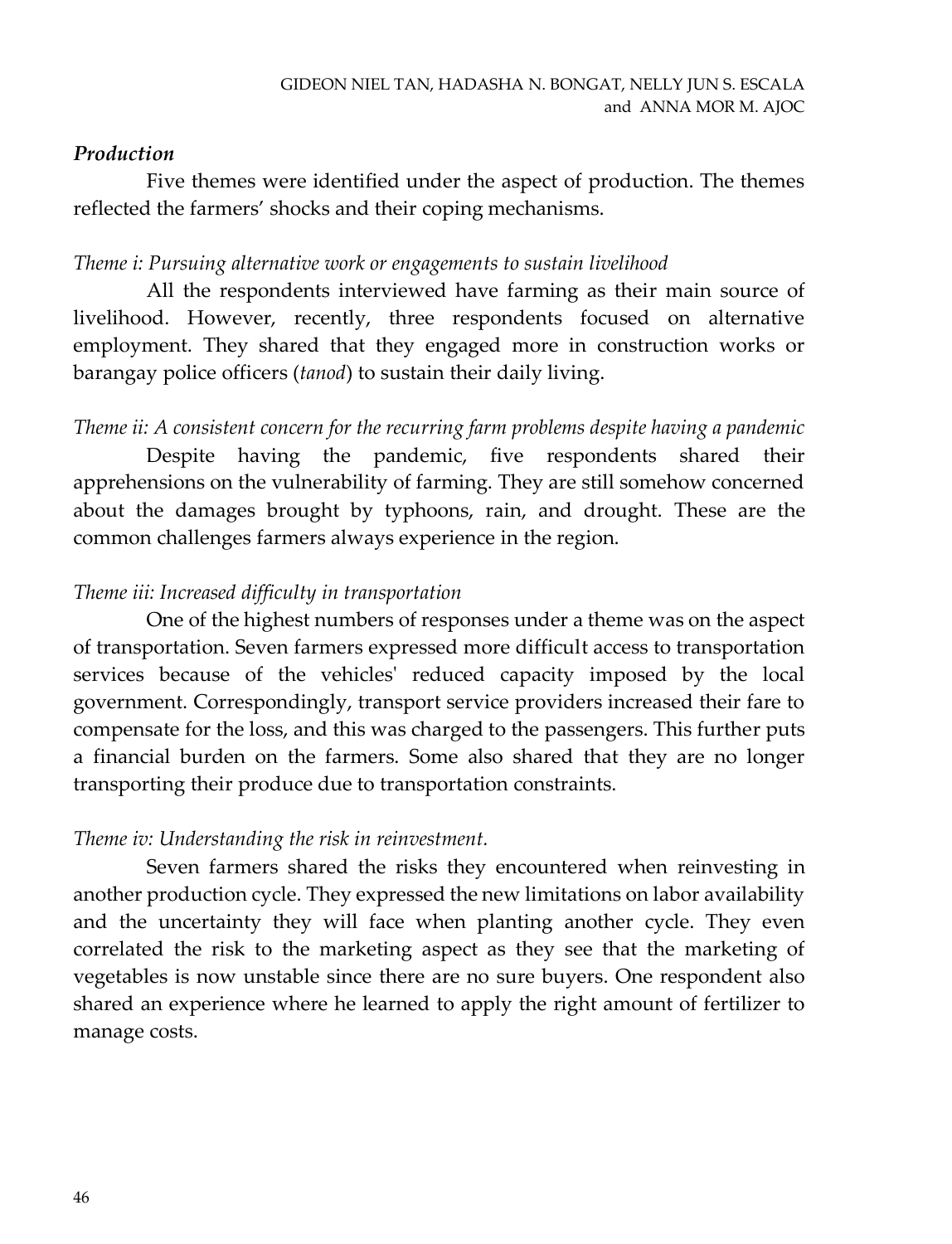#### ASSESSMENT OF COVID-19 SHOCK TO SMALLHOLDER VEGETABLE GROWERS

#### *Theme v: Being hopeful for the next cropping season*

Three farmers also shared positivity towards the pandemic. They are hopeful that they can produce again when the pandemic ends. This theme shows how they cope with the difficulties brought by the pandemic.

#### *Marketing*

Under the marketing aspect, the themes were further categorized into subthemes due to a wider variety of responses.

## *Theme i: Narrowed options in selling vegetables*

All (12 of 12) respondents shared that they were having difficulty in looking for buyers, or even if they have buyers, they cannot easily switch between buyers since traders visited less frequently to the production areas having less time and opportunity to negotiate. One respondent shared that he is now becoming more reliant on local *viajedors* (mobile traders). This respondent used to sell the vegetable himself but recently cannot cope with the new requirements. As a result, he sells to a *viajedor*. He also mentioned that other farmers who used to sell vegetables are now similarly selling to *viajedors* due to convenience.

#### *Theme ii: New marketing arrangements and changes in the distribution channels*

Respondents mentioned new arrangements established as they adjust with the preventive measures to prevent the pandemic's spread. Generally, in Ormoc City, vegetables need to be transported to different urban markets since local consumption cannot absorb all the farmers' vegetables. Nevertheless, recently, local municipal governments now require foreign travelers to have proper documents upon entering their geographic area. This includes health certificates, food pass, quarantine pass when traveling to other urban markets. They also need to comply with numerous checkpoints imposed by different local government units (LGUs) as they travel.

Four farmers mentioned that there is now a border-to-border trading and the community selling of vegetables. Border-to-border trading is where the farmers or traders transact with another trader at the city boundary. The transfer of vegetables is done at the border. Traders applied this scheme since crossing another municipal boundary would require them to comply with numerous paperwork which they found cumbersome.

Another scheme mentioned was the community selling of vegetables. Rather than transporting the vegetables to major markets in the province, farmers now opt to retail it at the community level.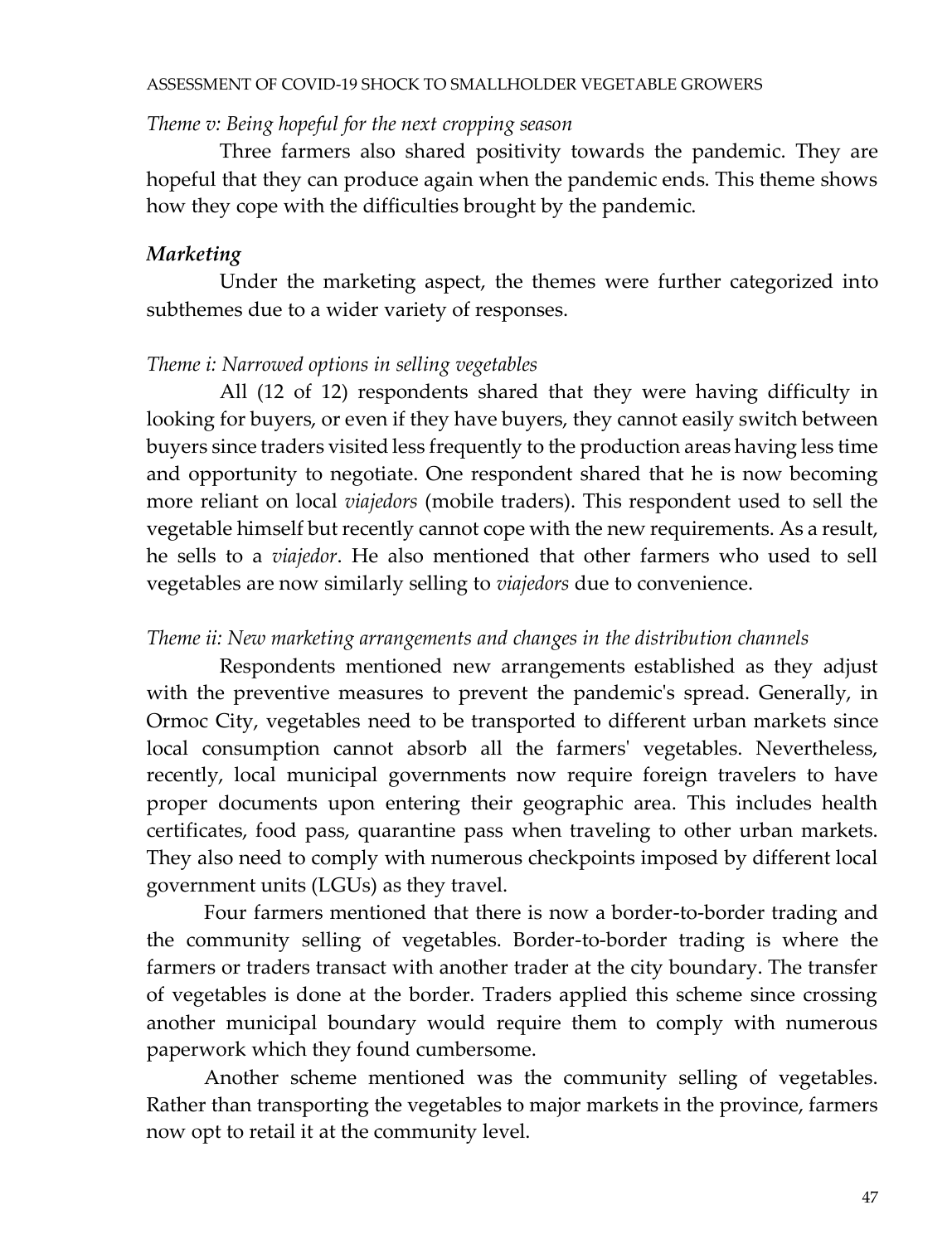## *Theme iii: Change in the economics of vegetable trading*

Eight farmers expressed the irregularity in the price of vegetables. Some vegetables were expected to be high during the second quarter of the year; however, the actual price they experienced was significantly lower than what they anticipated. Farmers usually plant vegetables early in the year to target multiple barangay fiestas and graduation parties in May and June. Sweet pepper and tomato were typically planted early in the year to anticipate the huge demand in its harvest period. However, new regulations that prevented social gatherings were set amidst COVID-19 response, and this affected the potential demand the farmers initially targeted. Correspondingly, its matching demand for food was gone, and farmers no longer had the capacity to react since crops were already in the mature stage. Hence, there was a huge influx of vegetables. Further, due to the market's current low absorptive capacity, some vegetables were either thrown away or left in the field. Respondents shared that there were also farmers who were able to sell vegetables but at a lower price.

One respondent mentioned that Chinese cabbage usually costs P35/kg in this period (May-June), but the prevailing price was only at P12/kg. Respondents then proceeded to attribute the decrease in prices to oversupply. Nonetheless, this has affected their sales. They shared their experience of having decreased sales due to traders' lower buying prices, coupled with their increased production costs.

#### *Association*

Three themes emerged in their responses regarding association activities.

#### *Theme i: Negative impact on the association.*

Five respondents shared that their association gatherings, such as meetings and communal activities, were canceled due to local government restrictions. Any type of gathering was prohibited as the government prevented local transmission. A respondent also mentioned that their activities went on pending status. On the other hand, one also shared that the association's merchandising activities were still ongoing since it was not affected by the gatherings' restrictions.

#### *Theme ii: Coping and welfare priority of association members*

Three farmers mentioned that association members focused on their family's welfare by tilling their fields and looking for other job opportunities. This reduced the time allocated for association activities. Three farmers also expressed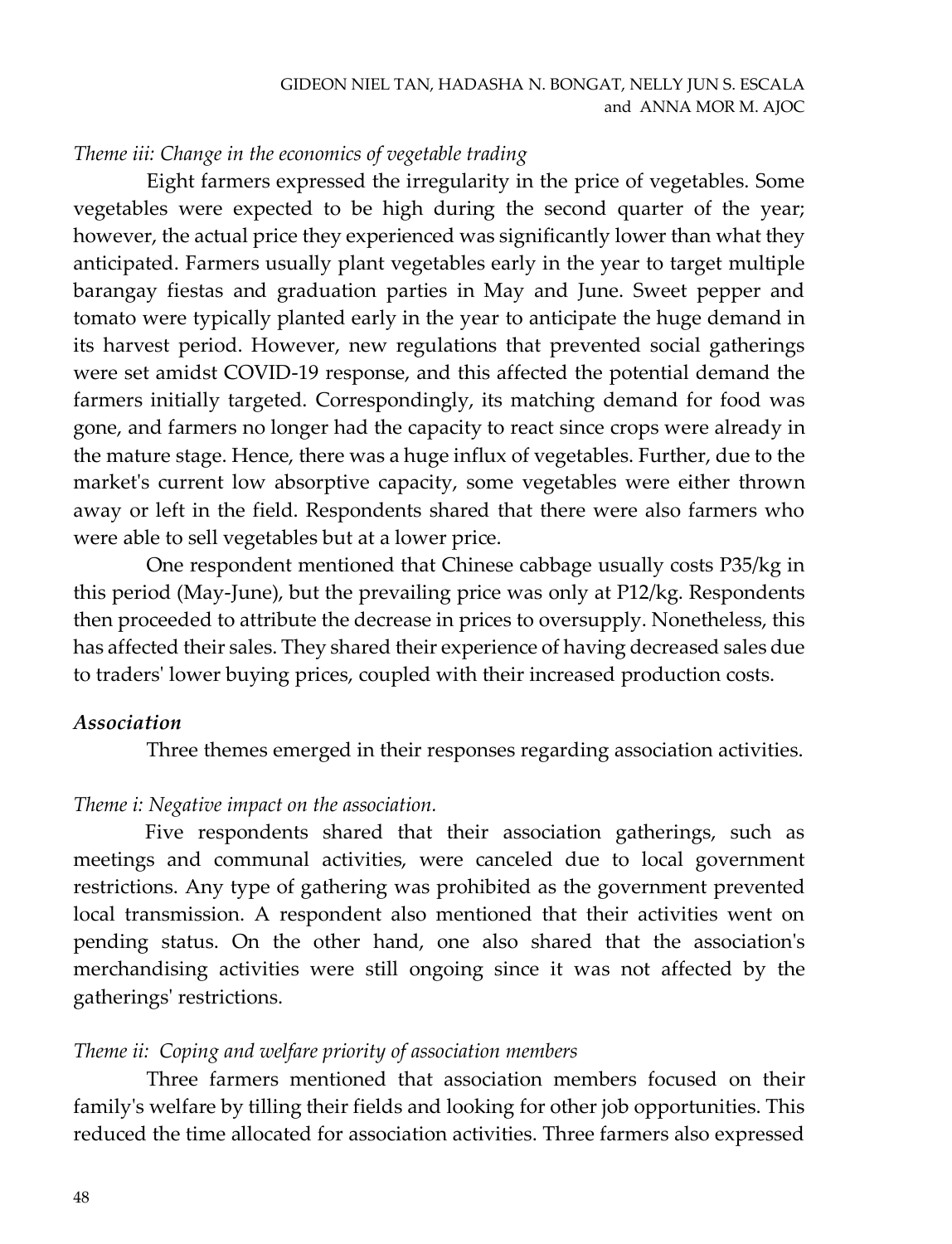confidence in compliance with government regulations to prevent the spread of the disease.

## *Theme iii: Directed realizations*

One respondent shared that he gained a realization of diversification after the pandemic. He mentioned that it is better to plant different crops because when one crop fails, they can still recover the cost from the other crops.

## *Discussion of Results*

Using thematic content analysis, the study has explored the shocks and farmers' coping mechanisms during the first two months of the local lockdown. The pandemic's impact on their production, marketing, and association activities was investigated.

## *A. Impact on production practices*

The pandemic's direct shock, in the production aspect, was the limitation on logistics services as farmers faced a more expensive and limited transportation service. Prices for the same service have bloated, and this exerted a monetary burden on farmers who already have low financial resources. This affected their access both in sourcing inputs and the delivery of produce to urban markets, which eventually led to increased production costs. To cope, some farmers looked for alternative works to sustain their livelihood. They engaged in construction works or being employed as a local enforcement officer. However, these job opportunities cannot accommodate all farmers; hence, other farmers continue to till their land.

Findings also revealed that farmers are still stressed about the rain, drought, and typhoon damages. These events are unavoidable but come in seasons, yet it still exerted a considerable concern in their farm activities. An accumulation of these stresses is likely to increase the farming system's vulnerability, leading to tipping points when critical thresholds are crossed (Meuwissen et al., 2019). Despite experiencing it regularly and frequently, they are still concerned to these recurring events. These suggest farmers must develop transformative capacities to respond to these enduring stresses (Meuwissen et al., 2019, Termeer et al., 2017).

Interestingly, another observation was that farmers were now becoming aware of the risks involved in farming. The responses showed that farmers have realizations towards resource allocation, such as finances, inputs, and market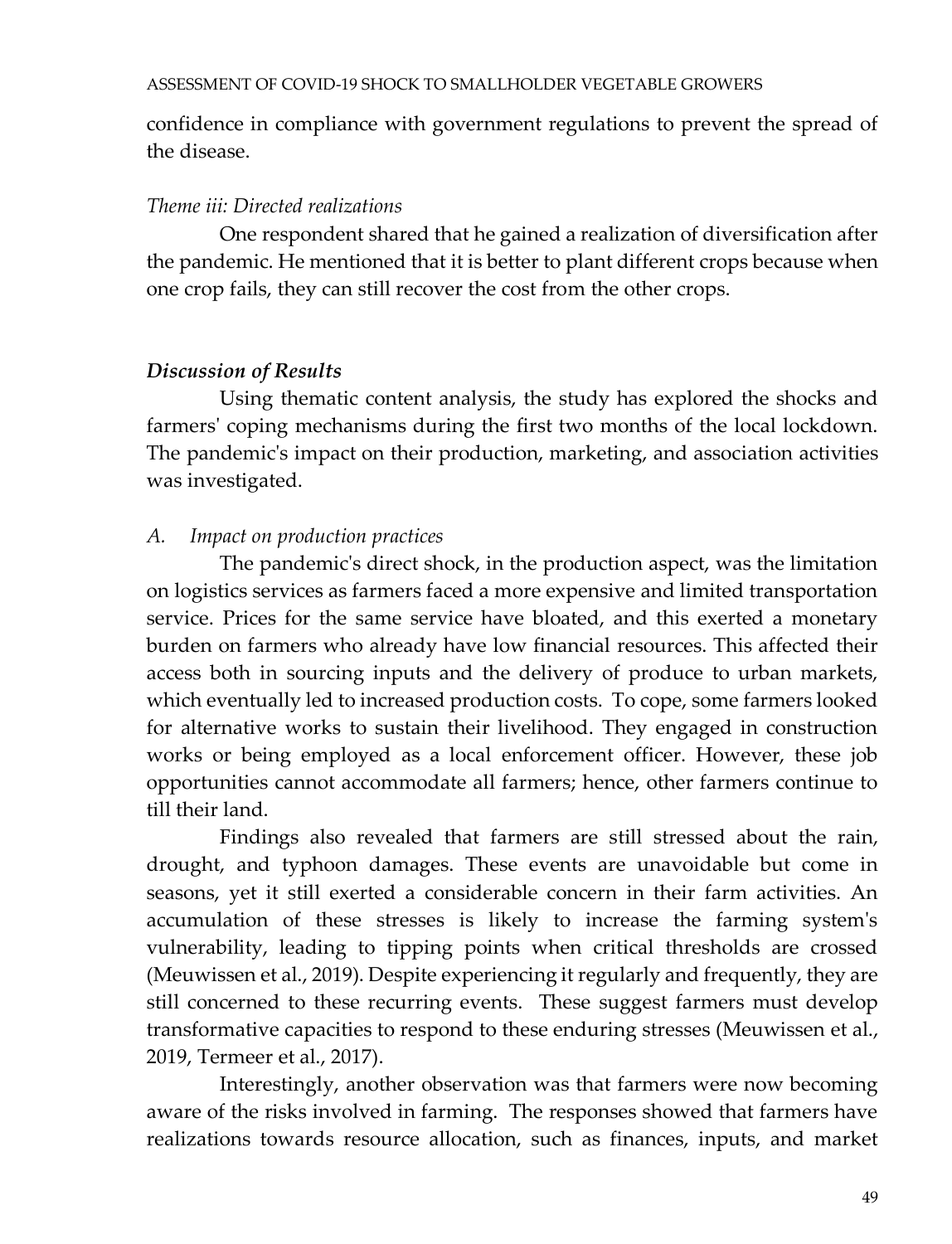assurance before planting. They now measure the availability of materials, finances, and markets before investing in farming. This theme somewhat reflects a growth towards entrepreneurial thinking.

## *B. Impact on marketing activities*

Respondents felt a greater impact on their marketing activities. Immediate impacts observed in the farmers' marketing activities include the changes in prices, increased difficulty negotiating with a buyer, and reduced options in selecting a buyer.

## *b.1. Shocks experienced*

Farmers regularly experience price fluctuations as it is usually tied to the seasonality of vegetables. However, results showed that they experienced irregular prices due to oversupply of vegetables as buyers were purchasing less due to social gatherings' cancellation, which served as huge potential demand for vegetables. The difficulty in negotiation can be traced to the traders becoming less visible in the production areas due to travel restrictions. Traders based on the outside of Ormoc city cannot enter the community due to lockdown; hence, farmers have fewer options to negotiate and compare in search of better prices or arrangements. They can now only sell to traders based in Ormoc City.

## *b.2. Lengthening of the chain as a coping adjustment*

Compliance with local regulations was found to become an essential part of the vegetable value chain. It is an added activity that must be performed to complete the value chain, and results revealed that the farmers face difficulty complying with these regulations. To sustain the farmer's business operations, they made new marketing arrangements. These are the border-to-border transactions, reliance on the *viajedors*, and the community selling of vegetables.

In performing border-to-border transactions, farmers or traders pass the vegetables to another player along a municipal boundary. They can still transact this way while avoiding the proper documents (e.g., food pass, health certificates, and quarantine pass) since they are not technically crossing another municipal boundary. However, this practice has split the trading node in the value chain since another transfer was performed  $(A > B > C > D)$  when moving to a different geographic area (Figure 2). Comparing with the previous practice, movement of vegetables to different geographic markets only involved two to three transfers (A > B > D, A > D). There was no transfer since documentation was not needed. This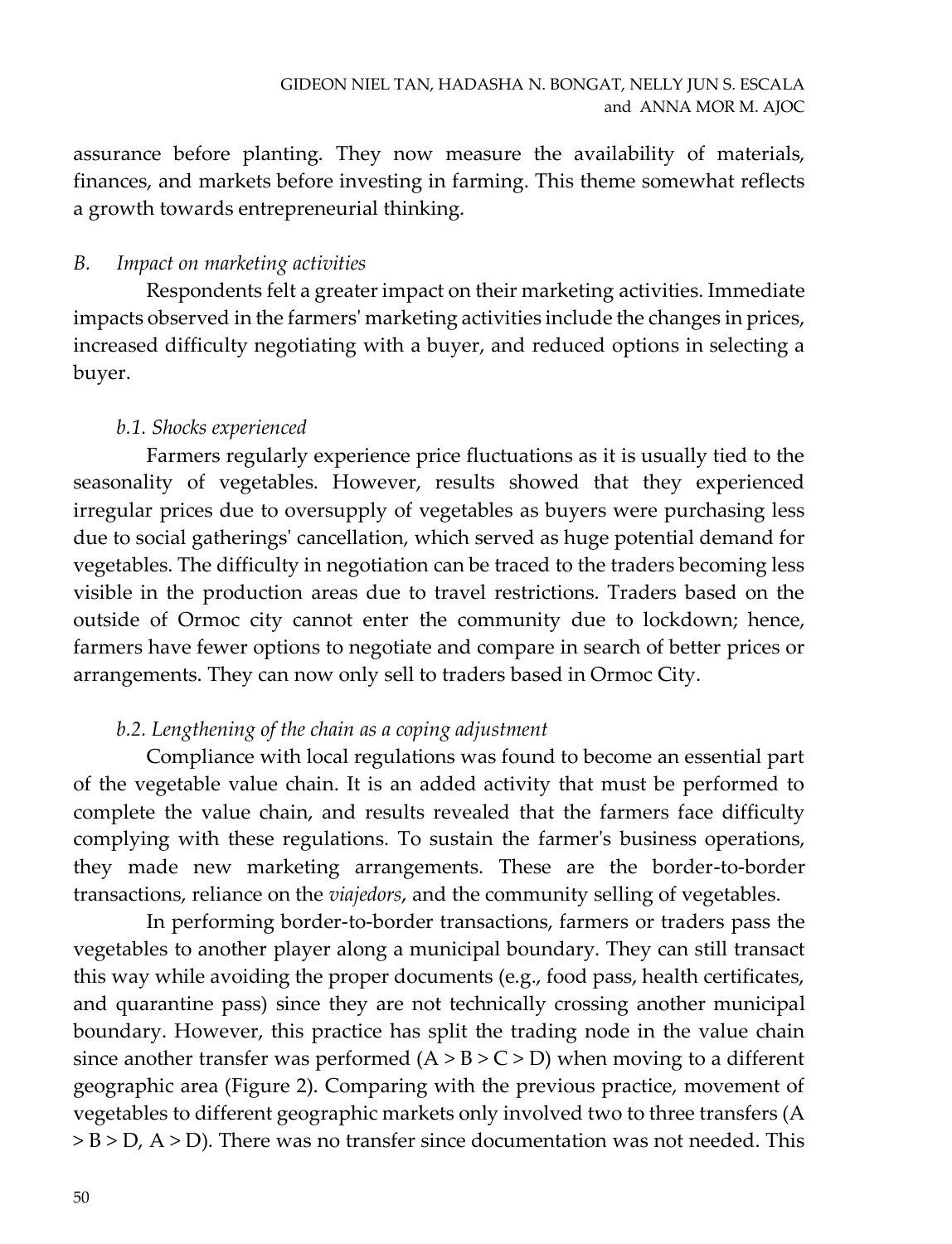coping mechanism made is expected to increase the transportation cost of delivering the vegetables to final consumers as it takes more time and labor to move the vegetables.



Figure 2. Changes in the distribution flow of vegetables

In some ways, COVID-19 disruptions introduced an opportunity to rebalance the system that currently creates unequal profits in the supply chain (Guido et al., 2020). However, results suggest that *viajedors* have become more vital in Ormoc's value chain since they can comply with new regulations and are more competent to sustain vegetable transportation to different markets. Despite the market situation's uncertainty, the *viajedors*, with their established networks, can spot different opportunities in different geographic areas. Farmers then resort to transfer ownership since they cannot meet these new demands when performing the chain's downstream part's new functions. This increased the farmers'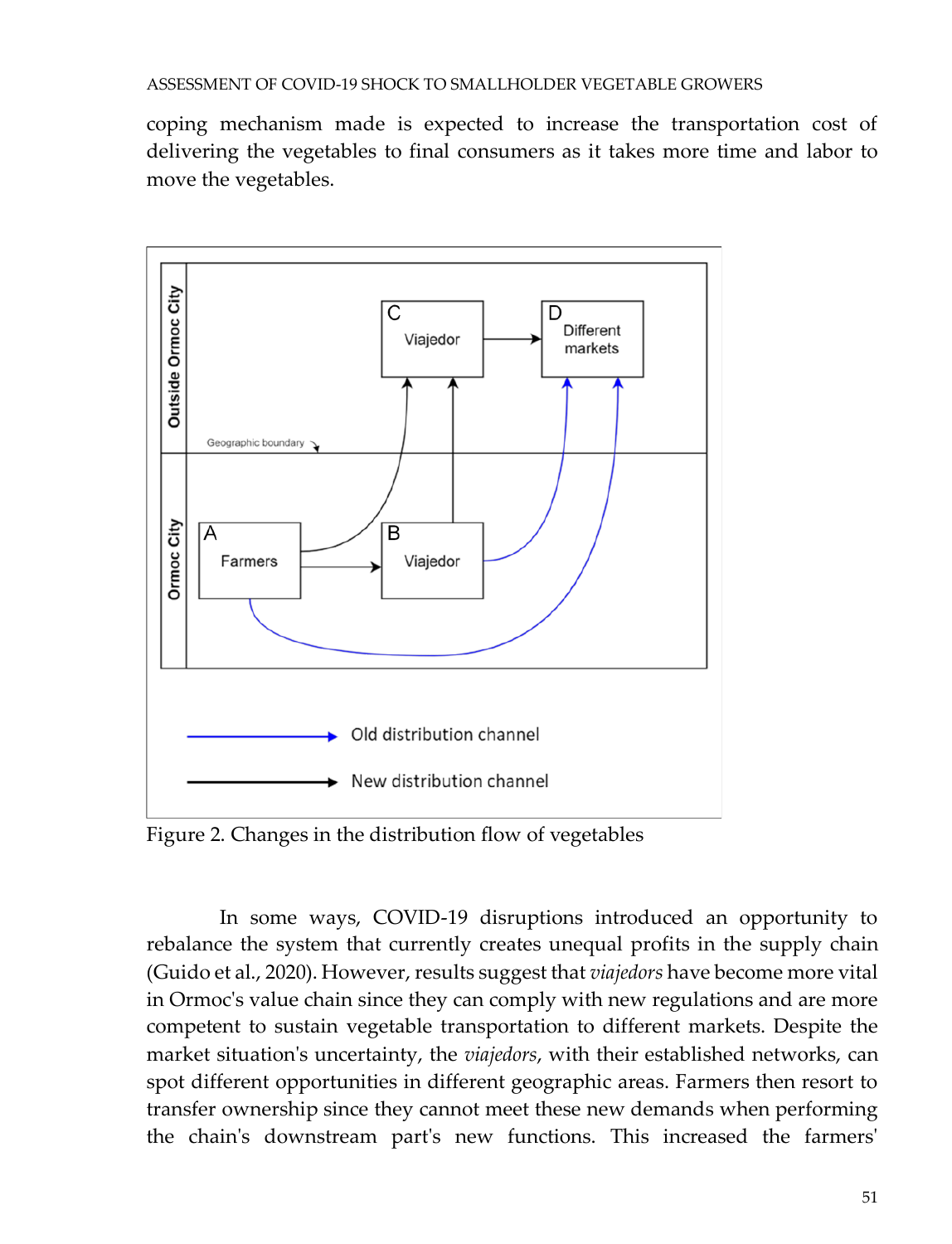dependence on the *viajedors*. Nonetheless, *viajedors* now have a higher position to control the price since they have a larger capacity to travel and spot market opportunities.

These are dynamic events that, within two months, various responses are already observed. However, marketing practices will still settle down as value chain players look for new and innovative ways to make functions efficient.

#### *C. Impact on Association activities*

Similarly, the association was greatly affected as collective works, meetings, and other gatherings were canceled per local ordinance. Nonetheless, members have prioritized one's welfare over the association's activities. Members were individually looking for ways to sustain their well-being amidst the pandemic, leading to unattended communal farms. Also, other income-generating activities, such as sari-sari stores, were affected. As a result, the association somehow weakened during the early stages of the pandemic.

#### 4. CONCLUSION

In conclusion, the pandemic has revealed the disturbances, situations, realizations, and coping strategies of small-scale farmers across different areas.

Farmers' marketing activities were greatly disrupted—the disturbances include decreased buyer options, logistic constraints, and reduced prices. Coupled with the increased production cost, this led to labor displacement in search of better welfare. Impacts on marketing are beyond the farmers' control, and the value chain player with larger resources (information, financial capital, and physical resources) can generally position better in the market. Moreover, new marketing strategies that evolved to cope with the pandemic lengthened the chain as supplementary activities must be performed. This can contribute to chain inefficiencies.

Distinct observations emerged as we also find that farmers, in doing their production and association activities, still exhibit low livelihood resiliency levels but displayed growth in entrepreneurship as they now measure the availability of materials, finances, and markets before investing.

These experiences provide insights for designing interventions for smallholder farmers. We highlight four recommendations for farmer interventions. These recommendations follow Balwinder-Singh et al.'s (2020)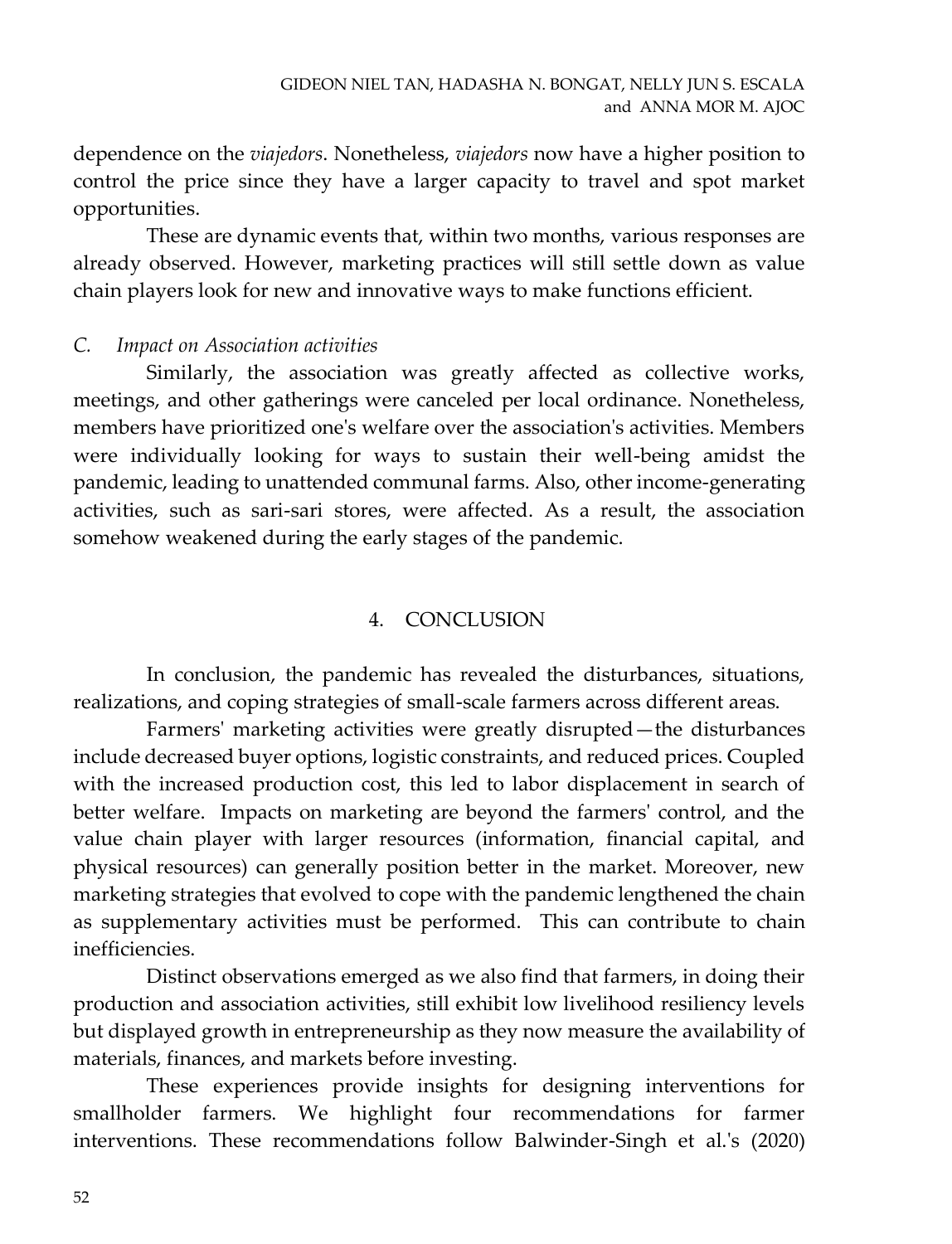#### ASSESSMENT OF COVID-19 SHOCK TO SMALLHOLDER VEGETABLE GROWERS

argument that technological and management innovations are recommended. These recommendations are inclined towards strengthening the human and social capital of the farmers. Recommendations are the following.

- *Improve farmers' resiliency.* Farmers must be taught to invest in riskmitigating facilities, practice new climate-resilient farming systems, and develop a proactive management strategy. This way, they can attend the new events that come as shocks (i.e., climate and market-based shocks) without being troubled by the seasonal events (i.e., rain, drought, flood, etc).
- *Entrepreneurial training.* The pandemic became the farmer's triggering event to develop this thinking. A follow-up training can be implemented to instill this mindset further. It is recommended to focus on valuing the resources, planning and monitoring, and identifying market opportunities.
- *Stimulus and relief package.* As farmers face uncertainty, enablers can offer alternative employment such as cash for work to sustain livelihood while farmers adjust and look for ways to recover. Shocks experienced are towards the physical and human capital.
- *Association empowerment*. Ensuring the continued conduct of association activities is recommended. As Rodrigue (2016) mentioned, strengthening communication networks and transport networks are key to the survival of the food supply chain, and the association can perform this function. Furthermore, association can be a recovery source since it is an avenue for strong leadership (Nicola et al., 2020) for hope and direction.

## 5. ACKNOWLEDGEMENT

The authors would like to acknowledge the funding support from the Australian Centre for International Agricultural Research (ACIAR) through one of their projects in the Philippines.

## 6. CONFLICT OF INTEREST

The authors declare no conflict of interest.

#### 7. INFORMED CONSENT

Informed consent was obtained from all respondents involved in the study.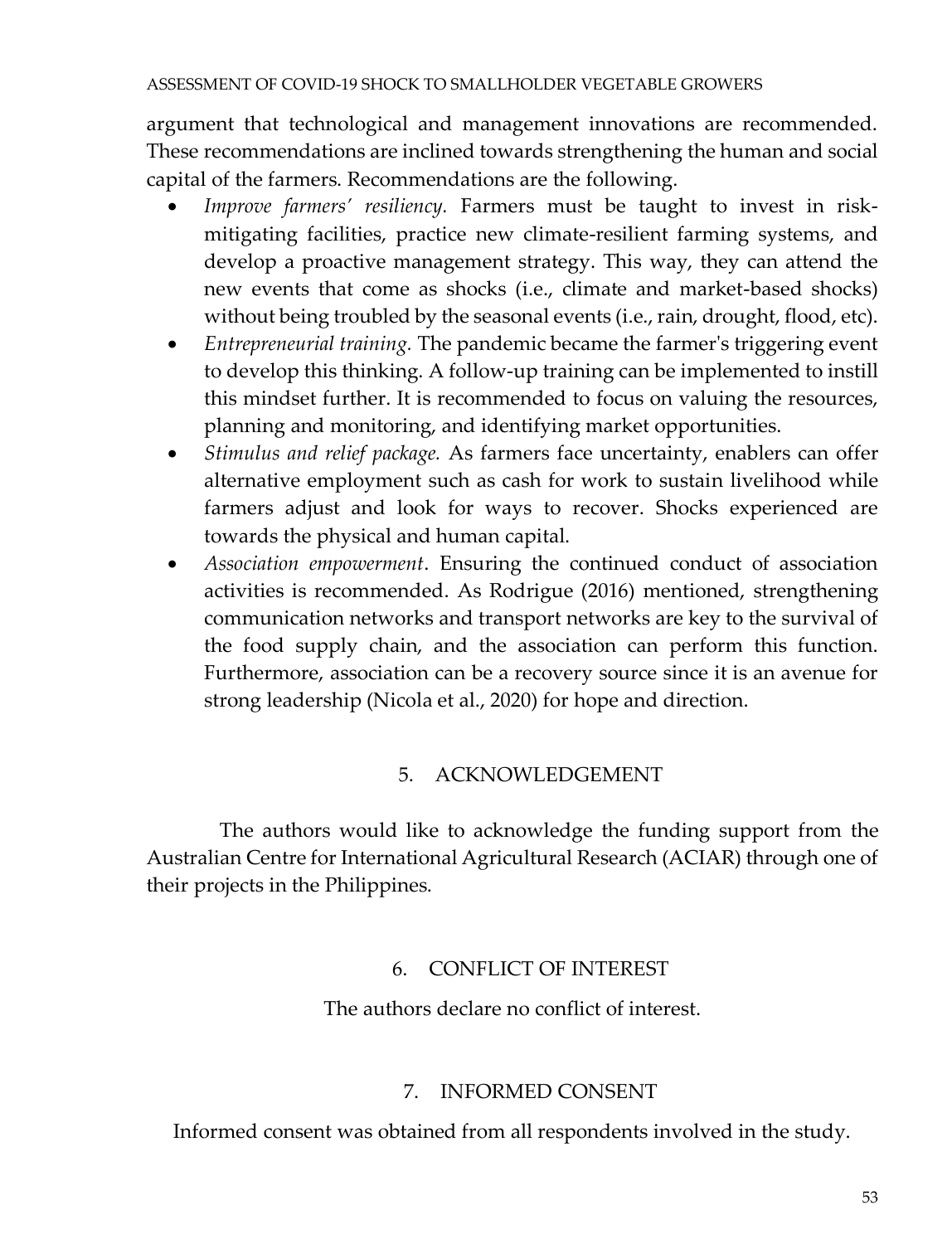#### 8. REFERENCES

- Balwinder-Singh, Shirsath, P. B., Jat, M. L., McDonald, A. J., Srivastava, A. K., Craufurd, P., Rana, D. S., Singh, A. K., Chaudhari, S. K., Sharma, P. C., Singh, R., Jat, H. S., Sidhu, H. S., Gerard, B., Braun, H. (2020). Agricultural labor, COVID-19, and potential implications for food security and air quality in the breadbasket of India. *Agricultural Systems*, 185(September), 102954. [https://doi.org/10.1016/j.agsy.2020.102954.](https://doi.org/10.1016/j.agsy.2020.102954)
- Barangay Management Information System (BMIS) (2015). Barangay Management Information System. Brgy Cabintan, Ormoc City.
- Barangay Management Information System (BMIS). (2019a). Barangay Management Information System. Brgy Gaas, Ormoc City.
- Barangay Management Information System (BMIS). (2019b). Barangay Management Information System. Brgy Liberty, Ormoc City.
- Bryan, B.A., Huai, J., Connor, J., Gao, L., King, D., Kandulu, J., Zhao, G. (2015). What actually confers adaptive capacity? Insights from agro-climatic vulnerability of Australian wheat. *Plos One* 10 (2), e0117600. [http://dx.doi.org/10.1371/journal. pone.0117600.](http://dx.doi.org/10.1371/journal.%20pone.0117600)
- Ellis, F. (2000). Rural Livelihoods and Diversity in Developing Countries. Oxford University Press. USA.
- FAO. (2020a). COVID-19 and the risk to food supply chains: How to respond? Rome. [https://doi.org/10.4060/ca8388en.](https://doi.org/10.4060/ca8388en)
- FAO. (2020b). Addressing the impacts of COVID-19 in food crises April–December 2020: FAO's component of the Global COVID-19 Humanitarian Response Plan. Rome. [https://doi.org/10.4060/ca8497en.](https://doi.org/10.4060/ca8497en)
- FAO. (2005). Rapid guide for missions Analysing local institutions and livelihoods GUIDELINES. Rome.
- Frusher, S., Putten, I.V., Haward, M., Hobday, A.J., Holbrook, N.J., Jennings, S., Marshall, N., Metcalf, S., Pecl, G.T., Tull, M. (2015). From physics to fish to folk: supporting coastal regional communities to understand their vulnerability to climate change in Australia. *Fish. Oceanogr*. 25 (suppl. S1), 19–28.
- Guido, Z., Knudson, C., Rhiney, K. (2020). Will COVID-19 be one shock too many for smallholder coffee livelihoods? *World Development*, 136, 105172. [https://doi.org/10.1016/j.worlddev.2020.105172.](https://doi.org/10.1016/j.worlddev.2020.105172)
- Harvey, C.A., Rakotobe, Z.L., Rao, N.S., Dave, R., Razafimahatratra, H., Rabarijohn, R.H., Rajaofara, H., MacKinnon, J.L. (2014). Extreme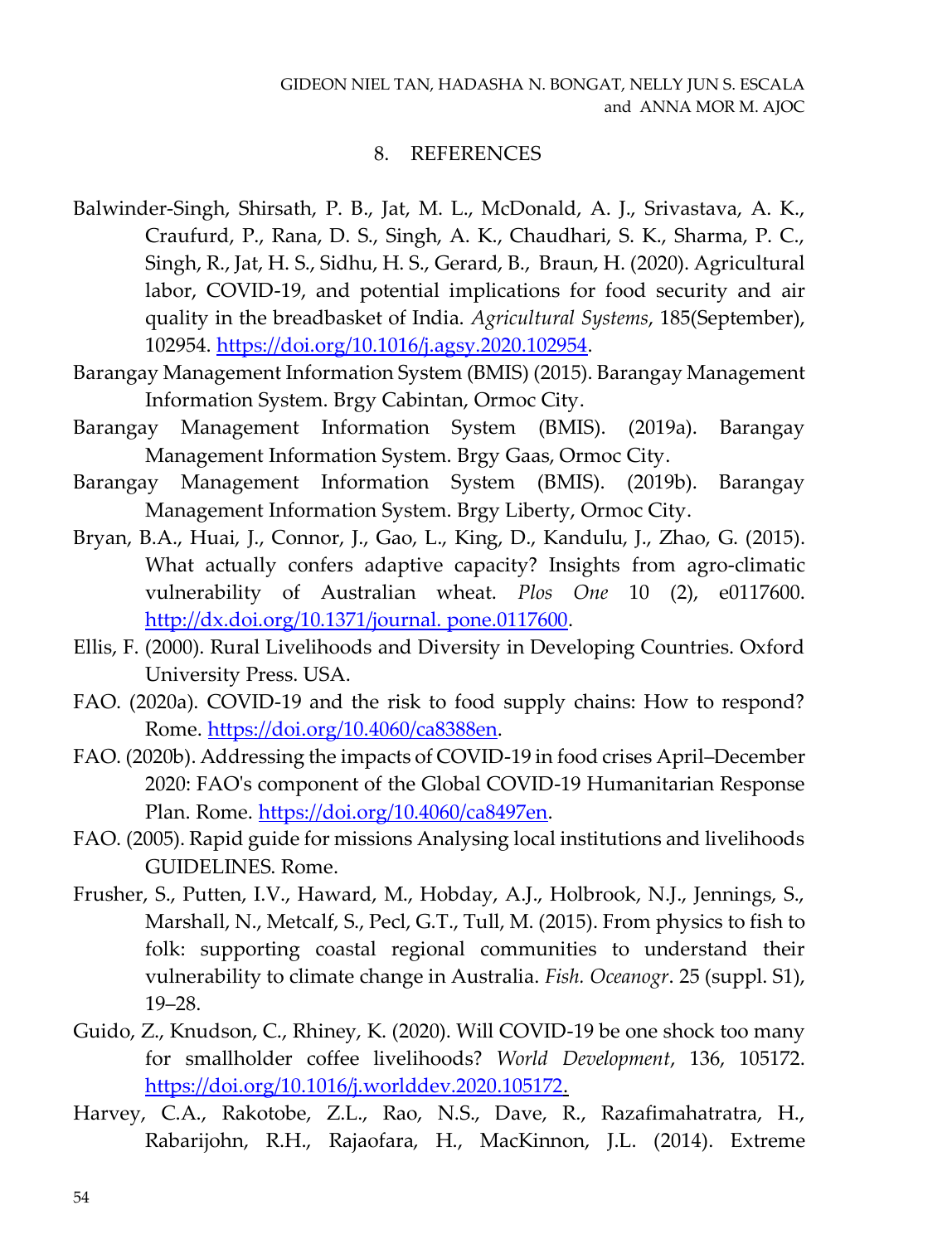vulnerability of smallholder farmers to agricultural risks and climate change in Madagascar. *Philos. Trans. R. Soc*. B 369, 20130089.

- Hossain, S.T. (2020). Impacts of COVID-19 on the Agri-food Sector: Food Security Policies of Asian Productivity Organization Members. *Journal of Agricultural Sciences – Sri Lanka*, 15(2), pp.116–132. DOI: [http://doi.org/10.4038/jas.v15i2.8794.](http://doi.org/10.4038/jas.v15i2.8794)
- Huai, J. (2016). Role of livelihood capital in reducing climatic vulnerability: Insights of Australian wheat from 1990 to 2010. *PLoS One* 11 (3), e0152277. http://dx.doi.org/ 10.1371/journal.pone.0152277.
- Meuwissen, M. P., Feindt, P. H., Spiegel, A. , Termeer, C. J., Mathijs, E., de Mey, Y., Finger, R., Balmann, A., Wauters, E., Urquhart, J., Vigani, M., Zawalińska, K., Herrera, H., Nicholas-Davies, P., Hansson, H., Paas, W., Slijper, T., Coopmans, I., Vroege, W., Ciechomska, A., Accatino, F., Kopainsky, B., Poortvliet, P. M., Candel, J. JL., Maye, D., Severini, S., Senni, S., Soriano, B., Lagerkvist, C., Peneva, M., Gavrilescu, C., Reidsma, P. (2019). A framework to assess the resilience of farming systems. *Agricultural Systems*, 176, 102656. [https://doi.org/10.1016/j.agsy.2019.102656.](https://doi.org/10.1016/j.agsy.2019.102656)
- Nicola, M., Alsafi, Z., Sohrabi, C., Kerwan, A., Al-Jabir, A., Iosifidis, C., Agha, M., and Agha, R. (2020). The socioeconomic implications of the coronavirus pandemic (COVID-19): A review. *International Journal of Surgery* (78) pp. 185–193 doi: 10.1016/j.ijsu.2020.04.018.
- National Statistics Coordination Board. (2011). 2009 Official Poverty Statistics of the Philippines. Makati City.
- OECD. (2020). Covid-19 and the Food And Agriculture Sector: Issues and Policy Responses. April 29 2020.
- Philippine Statistics Authority. (2018). Philippine Poverty Statistics. (retrieved from <u>https://psa.gov.ph/poverty-press-releases/data</u>).
- Philippine Statistics Authority. (2012). 2012 Census of Agriculture and Fisheries Report on Barangay Characteristics. Philippine Statistics Authority. Quezon City. ISSN 0116-4007.
- Peprah, K. (2015). Sustainability of cocoa farmers' livelihoods: A case study of Asunafo District, Ghana. *Sustainable Production and Consumption*, 4(September), 2–15. <u>https://doi.org/10.1016/j.spc.2015.09.001</u>.
- Rodrigue, Jean-Paul. (2016). The Role of Transport and Communication Infrastructure in Realising Development Outcomes. 10.1057/978-1-137- 42724-3\_33.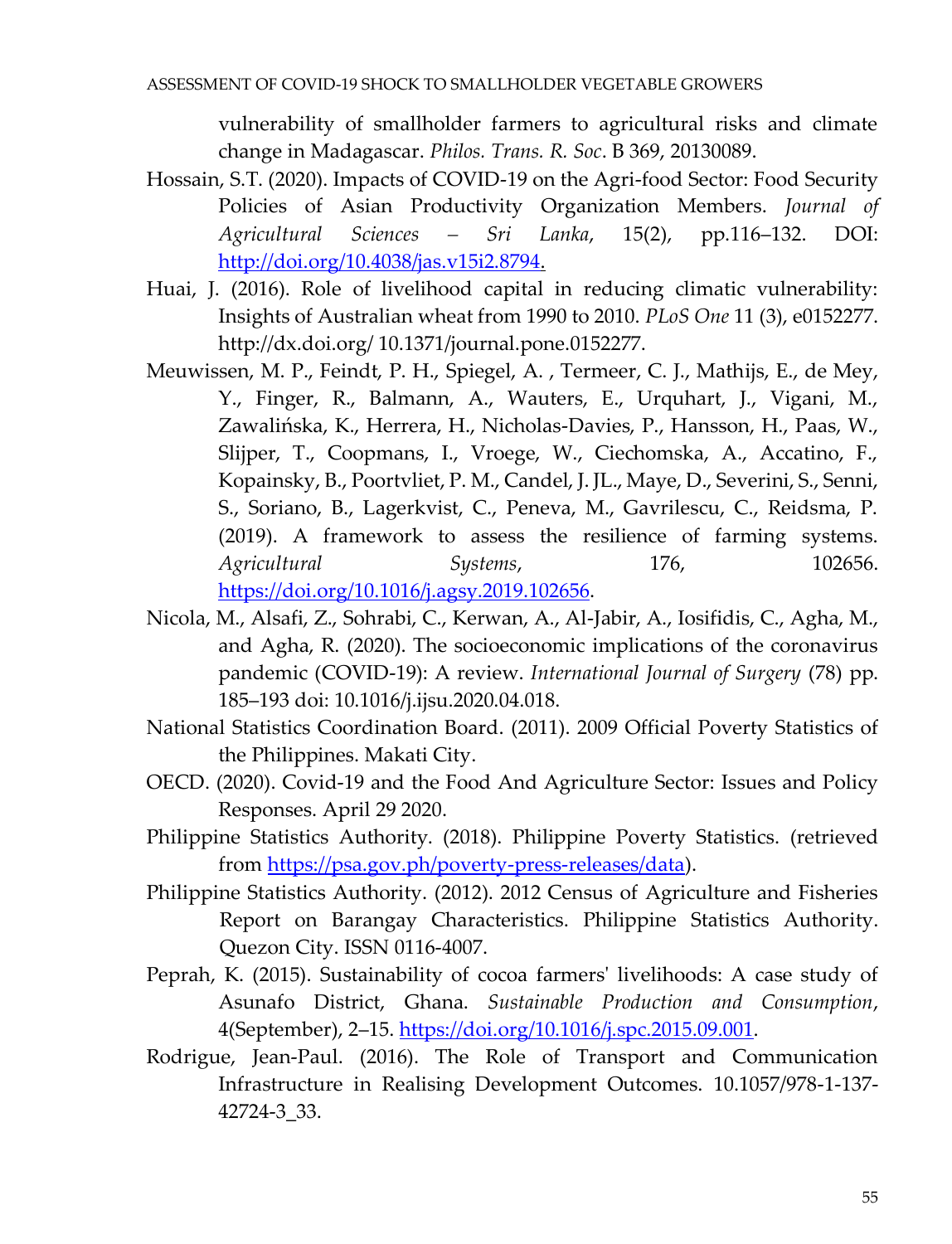- Scoones, I. (1998). Sustainable rural livelihoods a framework for analysis. Institute Development Studies Working Paper, 72, pp. 1–22.
- Singh, P.K., Nair, A. (2014). Livelihood vulnerability assessment to climate variability and change using fuzzy cognitive mapping approach. *Clim. Change* 127 (3), 475–491.
- Spiller, M. (2016). Adaptive capacity indicators to assess sustainability of urban water systems – Current application. *Science of the Total Environment*, 569– 570, 751–761[. https://doi.org/10.1016/j.scitotenv.2016.06.088.](https://doi.org/10.1016/j.scitotenv.2016.06.088)
- Sseguya, H., Mazur, R.E., Masinde, D. (2009). Harnessing community capitals for livelihood enhancement: Experiences from a livelihood program in rural Uganda. *Community Dev*. 40, 123–138.
- Su, F., Shang, H.Y. (2012). Effects of farmers' livelihood capital on their risk-coping strategies: a case study of Zhangye city in the Heihe River Basin. *China Rural Econ*. 8, 79–87.
- Termeer, C. J., Dewulf, A., Biesbroek, G. R. (2017). Transformational change: governance interventions for climate change adaptation from a continuous change perspective. *Journal of Environmental Planning and Management*, 60(4), 558-576.
- Tran, D. D., Huu, L. H., Hoang, L. P., Pham, T. D., Nguyen, A. H. (2021). Sustainability of rice-based livelihoods in the upper floodplains of Vietnamese Mekong Delta: Prospects and challenges. *Agricultural Water Management*, 243, 106495. [https://doi.org/10.1016/j.agwat.2020.106495.](https://doi.org/10.1016/j.agwat.2020.106495)
- WorldBank. (2020). The Global Economic Outlook During the COVID-19 Pandemic: A Changed World. (retrieved on October 7, 2020 [https://www.worldbank.org/en/news/feature/2020/06/08/the-global](https://www.worldbank.org/en/news/feature/2020/06/08/the-global-economic-outlook-during-the-covid-19-pandemic-a-changed-world))[economic-outlook-during-the-covid-19-pandemic-a-changed-world\).](https://www.worldbank.org/en/news/feature/2020/06/08/the-global-economic-outlook-during-the-covid-19-pandemic-a-changed-world))
- World Health Organization. (2021). WHO Director-General's opening remarks at the media briefing on COVID-19. [https://www.who.int/director](https://www.who.int/director-general/speeches/detail/who-director-general-s-opening-remarks-at-the-media-briefing-on-covid-19---11-march-2020)[general/speeches/detail/who-director-general-s-opening-remarks-at-the](https://www.who.int/director-general/speeches/detail/who-director-general-s-opening-remarks-at-the-media-briefing-on-covid-19---11-march-2020)[media-briefing-on-covid-19---11-march-2020](https://www.who.int/director-general/speeches/detail/who-director-general-s-opening-remarks-at-the-media-briefing-on-covid-19---11-march-2020) (retrieved 01 April 2021).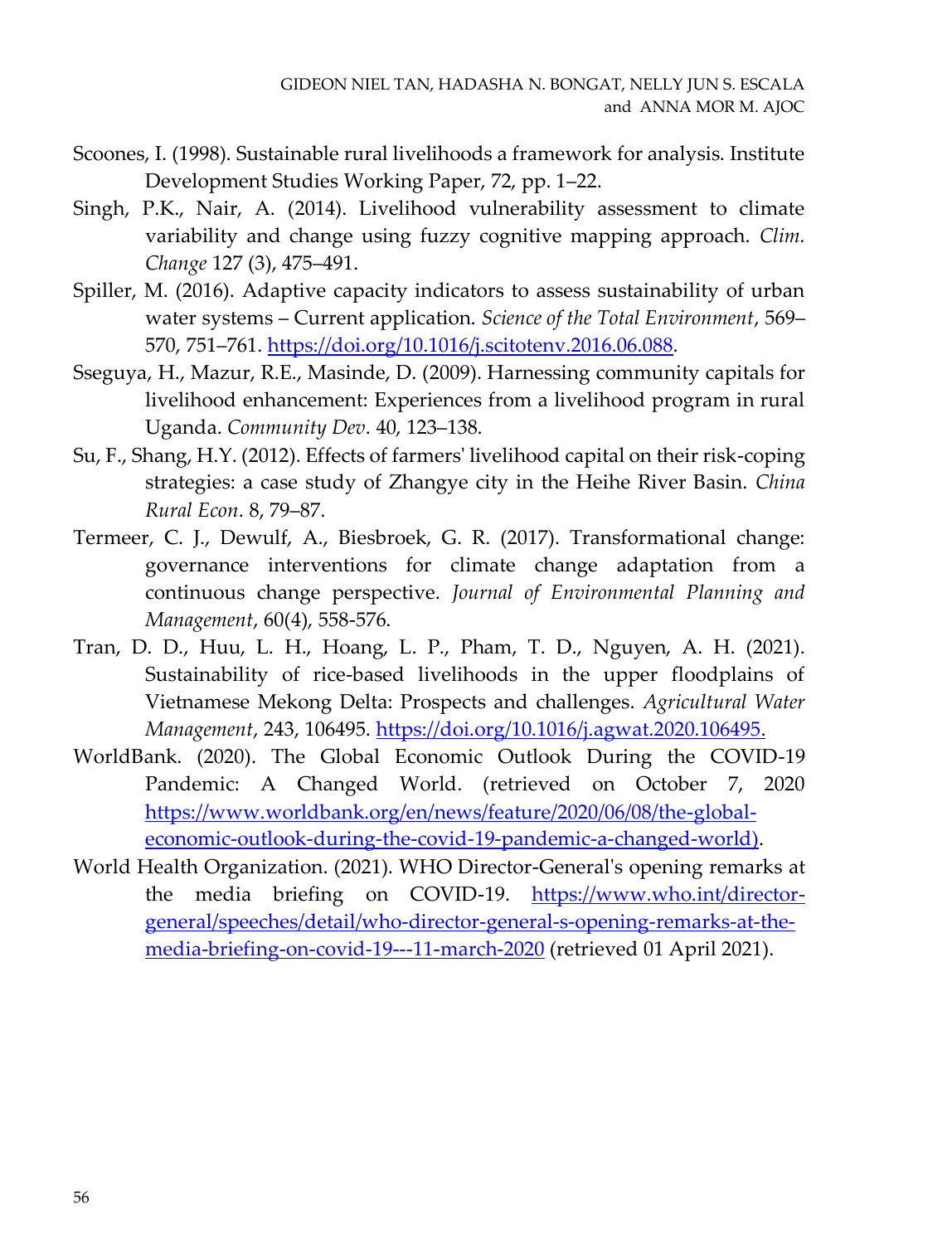# Appendix

|      | <b>Themes</b>   | <b>Exemplar</b> quotations                                          |
|------|-----------------|---------------------------------------------------------------------|
| i.   | Pursuing        | "As of now, I did not produce any vegetables. I am doing            |
|      | alternative     | construction work."                                                 |
|      | work or         | "My production is declining because I do not have much              |
|      | engagements     | time in farming as of the moment, because I am also a               |
|      | to sustain      | barangay tanod, I have a responsibility as a frontliner."           |
|      | livelihood      |                                                                     |
| ii.  | A consistent    | "Because of the weather, we can experience drought and, at          |
|      | concern for the | the same time, heavy rain."                                         |
|      | recurring farm  | "Our vegetable production was affected, and some were               |
|      | problems        | damaged because of the typhoon."                                    |
|      | despite having  | "Fertilizer applications are more frequent than before because      |
|      | a pandemic      | the rain will just wash away the fertilizers."                      |
| iii. | Increased       | "passengers were limited since they imposed social                  |
|      | difficulty in   | distancing."                                                        |
|      | transportation  | "Our transportation cost now is very high, the local jeep only      |
|      |                 | travels every twice a week, and the transportation fare was         |
|      |                 | increased to 200 pesos from 100."                                   |
|      |                 | " because if we would still transport our produce to the city,      |
|      |                 | it would only incur us additional cost."                            |
|      |                 | "we cannot sell our produce to Ormoc because of limited             |
|      |                 | transportation."                                                    |
|      |                 | "Production input prices are still the same, but transportation     |
|      |                 | cost doubled from the original cost."                               |
| iv.  | Understanding   | "It will be too risky in our side to invest in additional cost like |
|      | the risk in     | labor since vegetable market right now is still unstable, there     |
|      | reinvestment    | is no sure buyer."                                                  |
|      |                 | "Before, we can produce as much as we want, but now we are          |
|      |                 | limiting our production because it would be too risky during        |
|      |                 | this time to plant in bulk when there is no assurance of            |
|      |                 | market."                                                            |
|      |                 | "We have learned to apply the right amount of fertilizer to         |
|      |                 | our crops this time unlike before, where we apply any               |
|      |                 | amount of fertilizer."                                              |
| v.   | Being hopeful   | "We will just try to recover our loss to the next cropping          |
|      | for the next    | season rather than gets too emotional and not try at all."          |
|      | cropping        | "We will just wait for when this pandemic will end."                |
|      | season          |                                                                     |

Table 3. Examples of selected quotations with their themes under production activities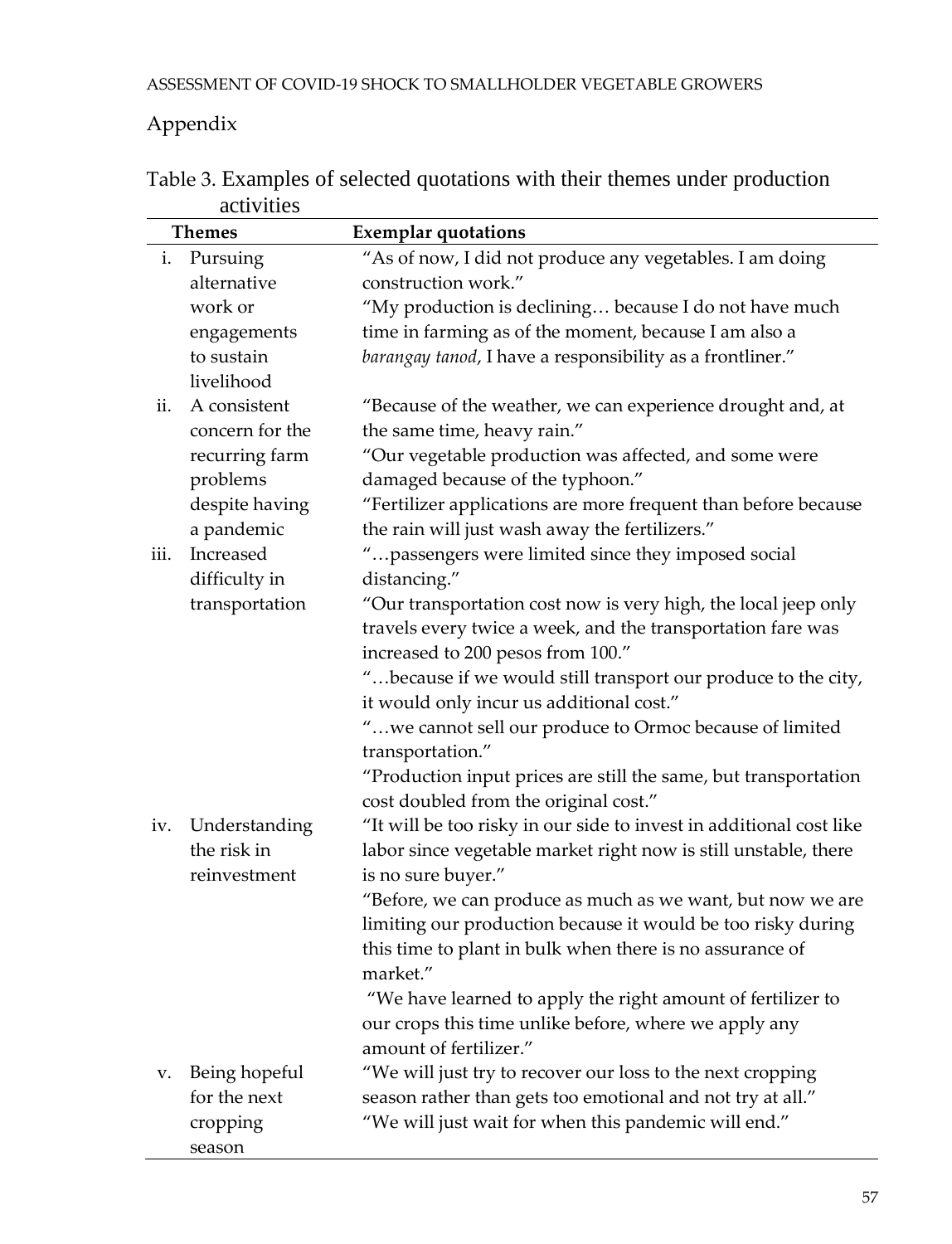| <b>Theme</b>                                         | Condensed                                                                                                                                                                                                  | <b>Exemplar quotations</b>                                                                                                                                                                                                                                                                                                                                                                                                                                                                                                                                                                                                                                                                                                                                                                                                                                        |
|------------------------------------------------------|------------------------------------------------------------------------------------------------------------------------------------------------------------------------------------------------------------|-------------------------------------------------------------------------------------------------------------------------------------------------------------------------------------------------------------------------------------------------------------------------------------------------------------------------------------------------------------------------------------------------------------------------------------------------------------------------------------------------------------------------------------------------------------------------------------------------------------------------------------------------------------------------------------------------------------------------------------------------------------------------------------------------------------------------------------------------------------------|
|                                                      | meaning Unit                                                                                                                                                                                               |                                                                                                                                                                                                                                                                                                                                                                                                                                                                                                                                                                                                                                                                                                                                                                                                                                                                   |
| i. Narrowed<br>options in<br>selling<br>vegetables   | i. Difficulty in<br>negotiation<br>for a buyer<br>Reduced<br>ii.<br>buyers to<br>choose<br>from due to<br>border<br>restriction<br>Farmers<br>iii.<br>becoming<br>more<br>reliant on<br>local<br>Viajedors | "We are having difficulty in marketing our<br>produce, what is the use if you have produced<br>but you do not have a market."<br>"Very challenging now only a few traders<br>trade now, and we cannot negotiate personally<br>to them because of lockdown."<br>"Difficulty in selling our produce during the<br>lockdown, buyers from waray are not allowed to<br>enter our barangay."<br>"We can only sell a lesser volume of vegetable<br>produce compared before, some were just left in<br>the field to rot because the buyer can no longer<br>accommodate our produce."<br>"Before, there is an option of which we are<br>going to sell our produce depending on who<br>among the viajedors offers a higher price."<br>"For now, we really depend on our local<br>viajedors to market our produce; however, some<br><i>viajedors</i> are no longer trading." |
| Changes in<br>ii.<br>the<br>distribution<br>channels | <b>New</b><br>i.<br>practice of<br>border to<br>border<br>marketing<br>transaction<br>Community<br>ii.<br>selling of<br>vegetables                                                                         | "Rather than not selling, it is much better now<br>because of that border to border marketing<br>transaction vegetables were delivered at the<br>borderline.<br>"One of these is the border to border<br>marketing, and payment is through money<br>transfer."<br>"Since we only produce a small volume of<br>vegetables, there is no need for us to sell our<br>vegetables in the city, because it can be sold<br>even here in our barrio."                                                                                                                                                                                                                                                                                                                                                                                                                      |

Table 4. Examples of selected quotations with their meaning units and themes in marketing activities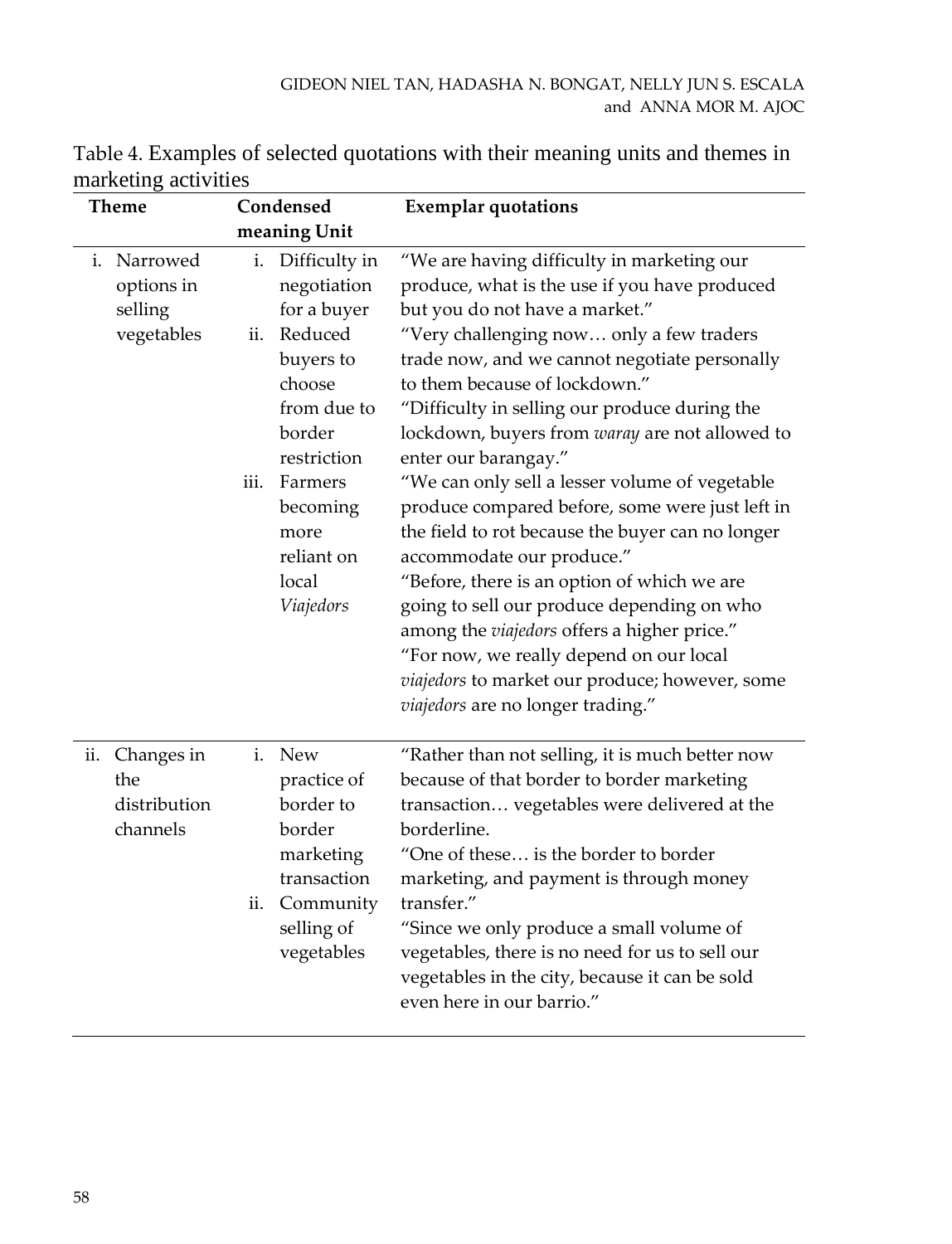| <b>Theme</b>                    | Condensed                                                                                          | <b>Exemplar</b> quotations                                                                                                                                                                                                                                                                                                                                                                                                                                                                                                                                                                                                                                                                                                                                                                                                                                                                                                                                                                                                                                                                                                                                         |
|---------------------------------|----------------------------------------------------------------------------------------------------|--------------------------------------------------------------------------------------------------------------------------------------------------------------------------------------------------------------------------------------------------------------------------------------------------------------------------------------------------------------------------------------------------------------------------------------------------------------------------------------------------------------------------------------------------------------------------------------------------------------------------------------------------------------------------------------------------------------------------------------------------------------------------------------------------------------------------------------------------------------------------------------------------------------------------------------------------------------------------------------------------------------------------------------------------------------------------------------------------------------------------------------------------------------------|
|                                 | meaning Unit                                                                                       |                                                                                                                                                                                                                                                                                                                                                                                                                                                                                                                                                                                                                                                                                                                                                                                                                                                                                                                                                                                                                                                                                                                                                                    |
| Change in<br>iii.<br>the prices | i.<br>Impacts and<br>concerns<br>towards the<br>price<br>ii.<br>Oversupply<br>due to low<br>demand | "We are affected with regards to the sales of our<br>produce since the price offered was low."<br>"We have perceived that the price of our produce<br>would be high during this time, but the prices<br>were low because viajedors can no longer trade to<br>other municipalities."<br>"Prices vary depending on the type of crops,<br>beans, and Chinese cabbage, for example,<br>usually cost 35 pesos per kilo this week, but last<br>week it was bought at 12 pesos per kilo."<br>"We experienced an increase in production cost,<br>less profit now because the price is very low<br>and there are only few buyers."<br>"Because of Covid-19 restrictions, viajedors can<br>no longer trade in other areas; that is why<br>vegetables in the Ormoc City market are<br>flooding."<br>"Sweet pepper should be saleable during this<br>time because of barangay fiestas from May to<br>June, but due to covid -19 restrictions, like<br>prohibiting of social gatherings, barangay fiestas<br>were not pushed through"<br>"Our produce will be delivered in Ormoc City<br>market only; hence, there is already<br>an<br>oversupply, that is why prices are low." |

#### ASSESSMENT OF COVID-19 SHOCK TO SMALLHOLDER VEGETABLE GROWERS